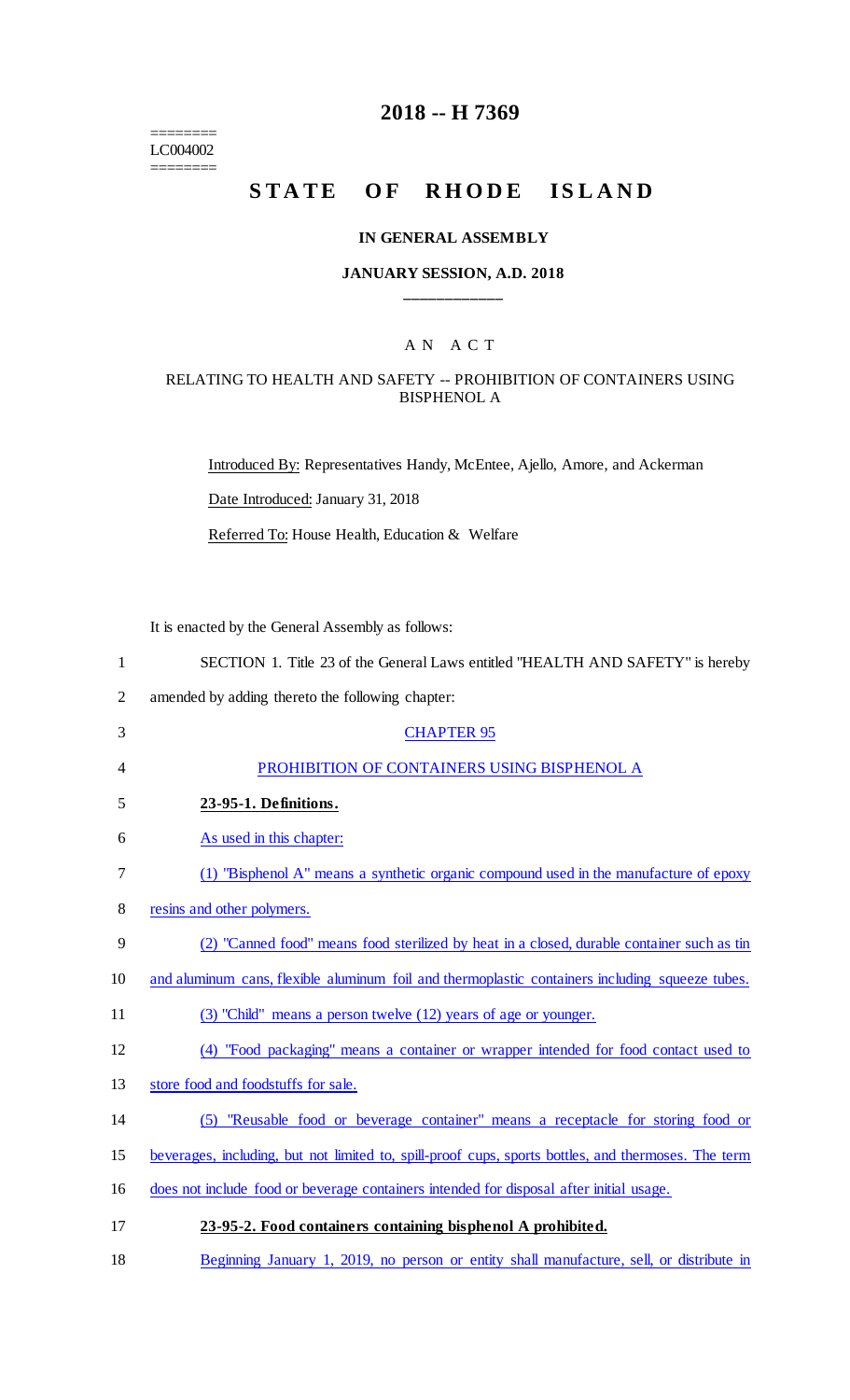| $\mathbf{1}$   | commerce in this state any reusable food or beverage container containing bisphenol A.               |
|----------------|------------------------------------------------------------------------------------------------------|
| $\overline{2}$ | 23-95-3. Food packaged in containers with bisphenol A prohibited.                                    |
| 3              | Beginning January 1, 2019, no person or entity shall manufacture, sell, or distribute in             |
| 4              | commerce in this state any food intended for or marketed to children that is stored in food          |
| 5              | packaging that contains bisphenol A.                                                                 |
| 6              | 23-95-4. Bisphenol A replacements prohibited.                                                        |
| 7              | Manufacturers shall not replace bisphenol A with carcinogens rated by the<br>(a)                     |
| 8              | Environmental Protection Agency (EPA) as A, B, or C carcinogens or substances listed on the          |
| 9              | EPA's "List of Chemicals Evaluated for Carcinogenic Potential" as known or likely carcinogens,       |
| 10             | known to be human carcinogens, likely to be human carcinogens, or suggestive of being                |
| 11             | carcinogens.                                                                                         |
| 12             | (b) Manufacturers shall not replace bisphenol A with reproductive toxicants that the EPA             |
| 13             | has identified as causing birth defects, reproductive harm, or developmental harm.                   |
| 14             | (c) Manufacturers shall not replace bisphenol A with endocrine disrupting chemicals                  |
| 15             | identified by the European Commission on the Environment.                                            |
| 16             | (d) The director of the department of health shall create a process whereby citizens can             |
| 17             | petition for additional chemicals to be added to the list of prohibited bisphenol A replacements in  |
| 18             | reusable food and beverage containers based on scientific evidence demonstrating harm or             |
| 19             | potential for harm from those alternatives.                                                          |
| 20             | 23-95-5. Bisphenol A label required.                                                                 |
| 21             | Beginning January 1, 2019, all food packaging that contains bisphenol A shall display a              |
| 22             | label on the front of the package stating "this package contains bisphenol A, a chemical that may    |
| 23             | harm fetal development, which can leach into the food."                                              |
| 24             | 23-95-6. Penalties and enforcement.                                                                  |
| 25             | (a) Any person or entity violating or failing to comply with any of the requirements of              |
| 26             | this chapter shall be punished by a fine not to exceed five thousand dollars (\$5,000).              |
| 27             | (b) The director may seek legal, injunctive, or other equitable relief to enforce this               |
| 28             | chapter.                                                                                             |
| 29             | (c) The remedies and penalties provided in this section are cumulative and not exclusive.            |
| 30             | 23-95-7. Severability.                                                                               |
| 31             | If any provision of this chapter or the application thereof to any person or circumstance is         |
| 32             | held invalid, the invalidity shall not affect other provisions or applications of this chapter which |
| 33             | can be given effect without the invalid provision or application, and to this end the provisions of  |
| 34             | this chapter are severable.                                                                          |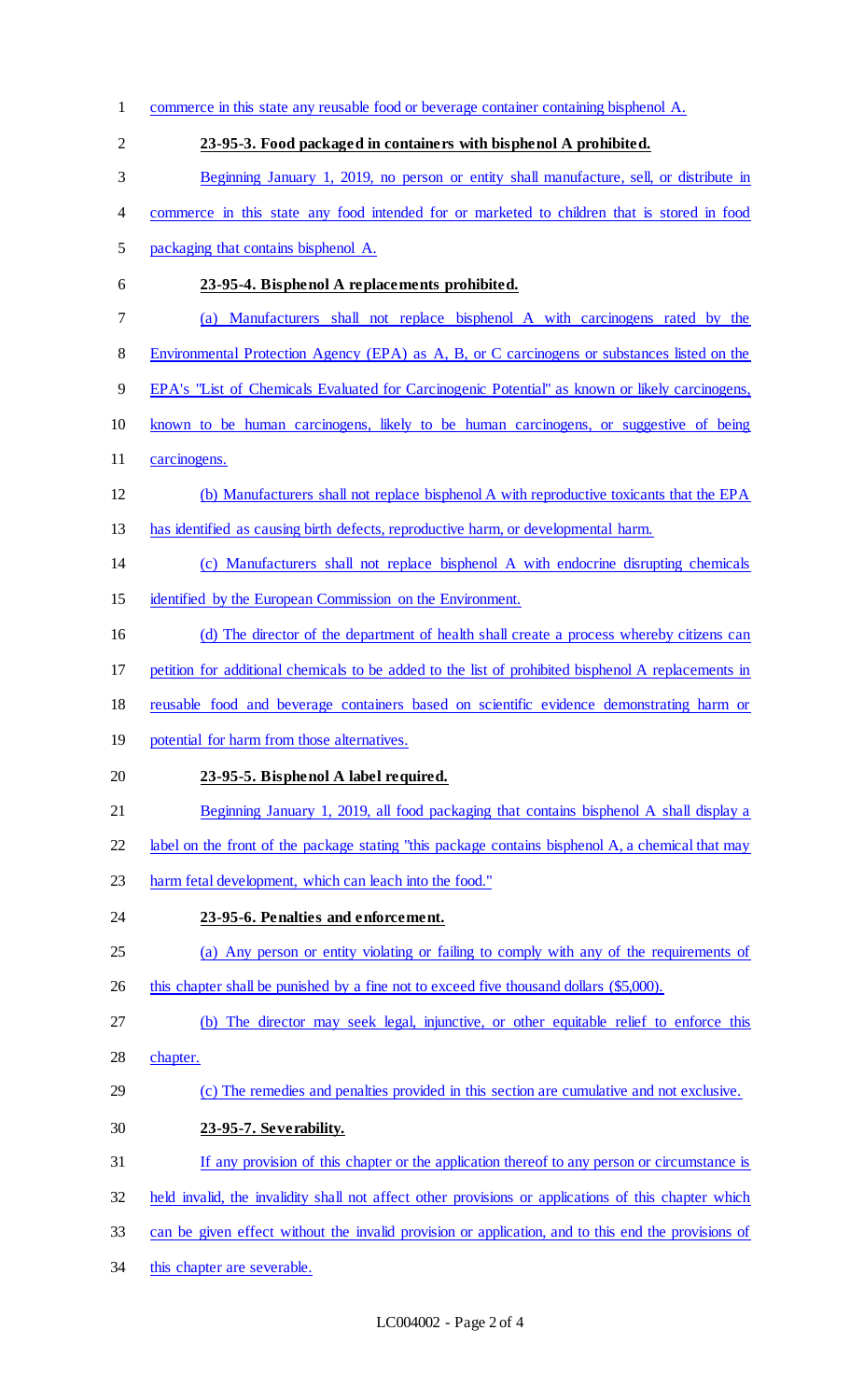======== LC004002 ========